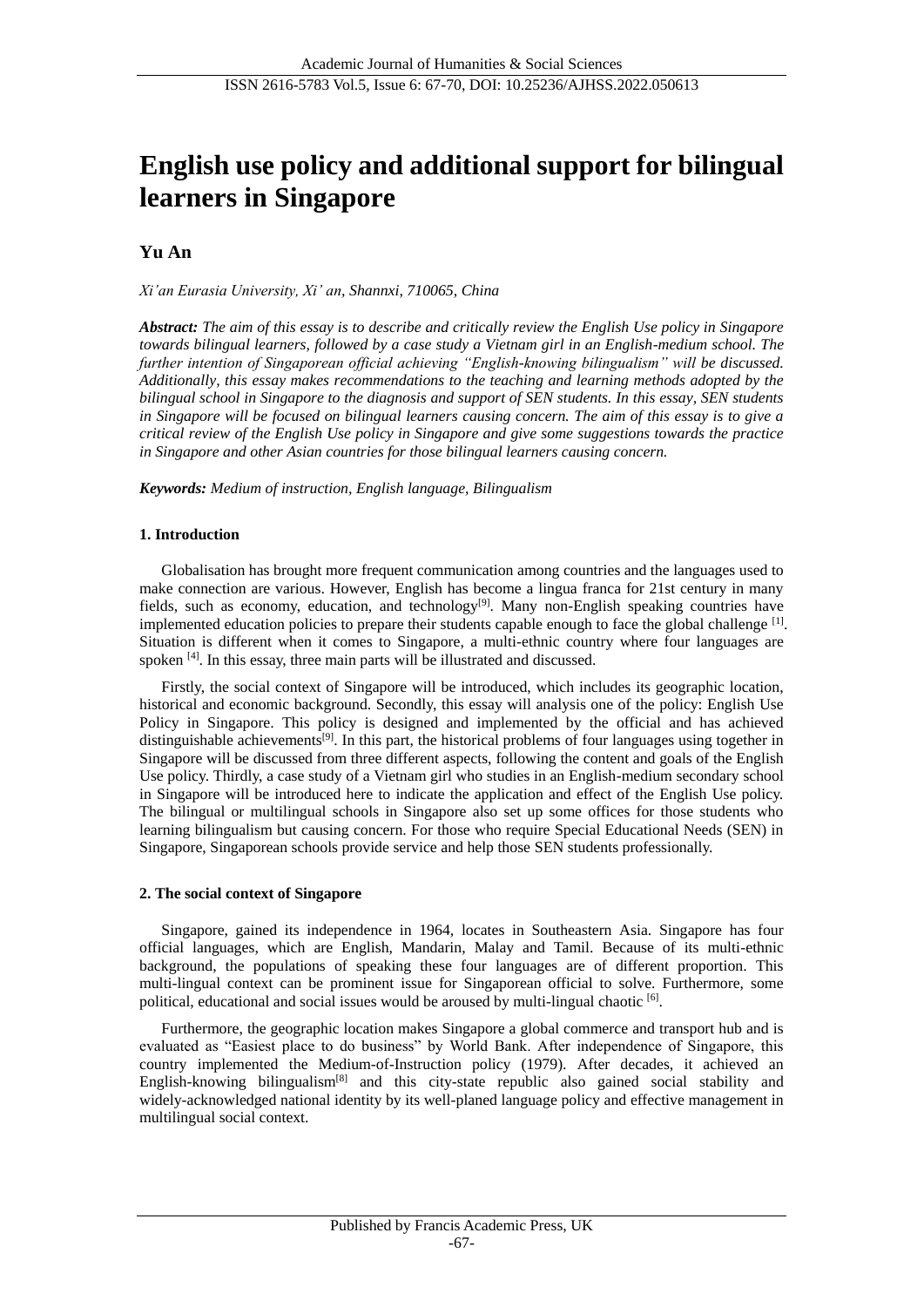## ISSN 2616-5783 Vol.5, Issue 6: 67-70, DOI: 10.25236/AJHSS.2022.050613

#### **3. English Use Policy in Singapore**

#### *3.1 Problems caused by Multilingualism in Singapore*

Before the implementation of the English Use policy, this small multilingual city-state country had a complex environment  $[9]$ . In families, the languages used by different generations are different, for instance, a three-generation Chinese family. The grandparents may only speak Mandarin or Chinese dialects (Cantonese, Hainanese and Hokkien etc.), whereas the parents can be bilingual in English and Mandarin. However, their children may be English-speaking Singaporeans with limited school-taught Mandarin<sup>[4]</sup>. Although the communication among family members can be reached by translanguaging methods, situations are rather diverse among different ethnic families, which made the communication among different ethnic family groups inconvenient. Moreover, this kind of inconveniency may influence the building of social integrate and national identity [7].

Situations are even severe in schools that students speaking different languages merely get connected and do not know each other<sup>[6]</sup>, for instance, students from Chinese-medium school hardly associate with students from English-medium schools. The multilingual inconvenience from families, working places and school education requires the official to make careful decision about language and education policies in order to help with social stability and development of this country <sup>[9]</sup>.

#### *3.2 The content of English use policy*

Based on the complex social context, Singapore implemented the Medium-of-Instruction (English Use) policy in 1966 and represented itself as a successful case for language management<sup>[3]</sup>. Since 1987, the English Use policy has resolved English as the medium-of-instruction in its national education and the outcome of this policy is that Singapore has reached an English-knowing bilingualism $[8]$ . According to this policy, students should learn English as a medium-of-instruction and meanwhile they are required to learn their own "ethnic mother tongue", according to the father's ethnic classification [4]. English (EL1) has become first school language, and meanwhile Chinese (CL2), Malay (ML2) and Tamil (TL2) are second school languages. Moreover, if students have gained high proficiency in EL1, they can choose to achieve higher achievement in their ethnic mother tongue, such as Malay (ML2) or Chinese (CL2). This English Use policy solved the problems of communicating in families, workplace and schools. Furthermore, Pakir considers Singapore as an impressive case of multilingual management<sup>[9]</sup>. In the postmodern globalising world, the English-knowing bilingualism makes trades and connection with the whole world more efficient and frequent<sup>[10]</sup>. With the building of English-knowing bilingualism, national identity is gradually built up and cohesiveness of Singapore is strengthened<sup>[6]</sup>.

#### *3.3 Critique of the English use policy*

Singapore has a "highly centralised education system" [11], which improves the efficiency of implementation. Huang and De Costa conclude the major achievements of the English Use policy in three aspects<sup>[2,6]</sup>. Firstly, the national identity and social stability have been built and secured. Secondly, Singaporean students are bilingual talents and are prepared to face the challenge of globalisation and contribute to the development of this country. Thirdly, Singaporean students achieved cosmopolitanism due to the development of English-knowing bilingualism. They are more willing to accept and embrace the changes and challenges $[2]$ .

However, Pakir shows her concern about the linguistic security of Singapore<sup>[9]</sup>. Since the implementation of English Use policy, the proportion of English-speaking and Mandarin-speaking Singaporeans increased rapidly<sup>[8]</sup>. She states that English is not the mother tongue of any of the major ethnic and the rules of language is derived from foreign countries. She also expresses the worry of losing the values of Asian culture, because more Singaporeans become English-educated Singaporeans. There is a trend of decline in use of their mother tongue, such as Tamil and Malay, but only speak English both in school and at home. The dilemma that the official of Singapore are faced with is that how to keep the balance of English language and their cultural tradition.

#### **4. Case study**

As the English Use policy show efficient outcome, the dominant language in Singapore has become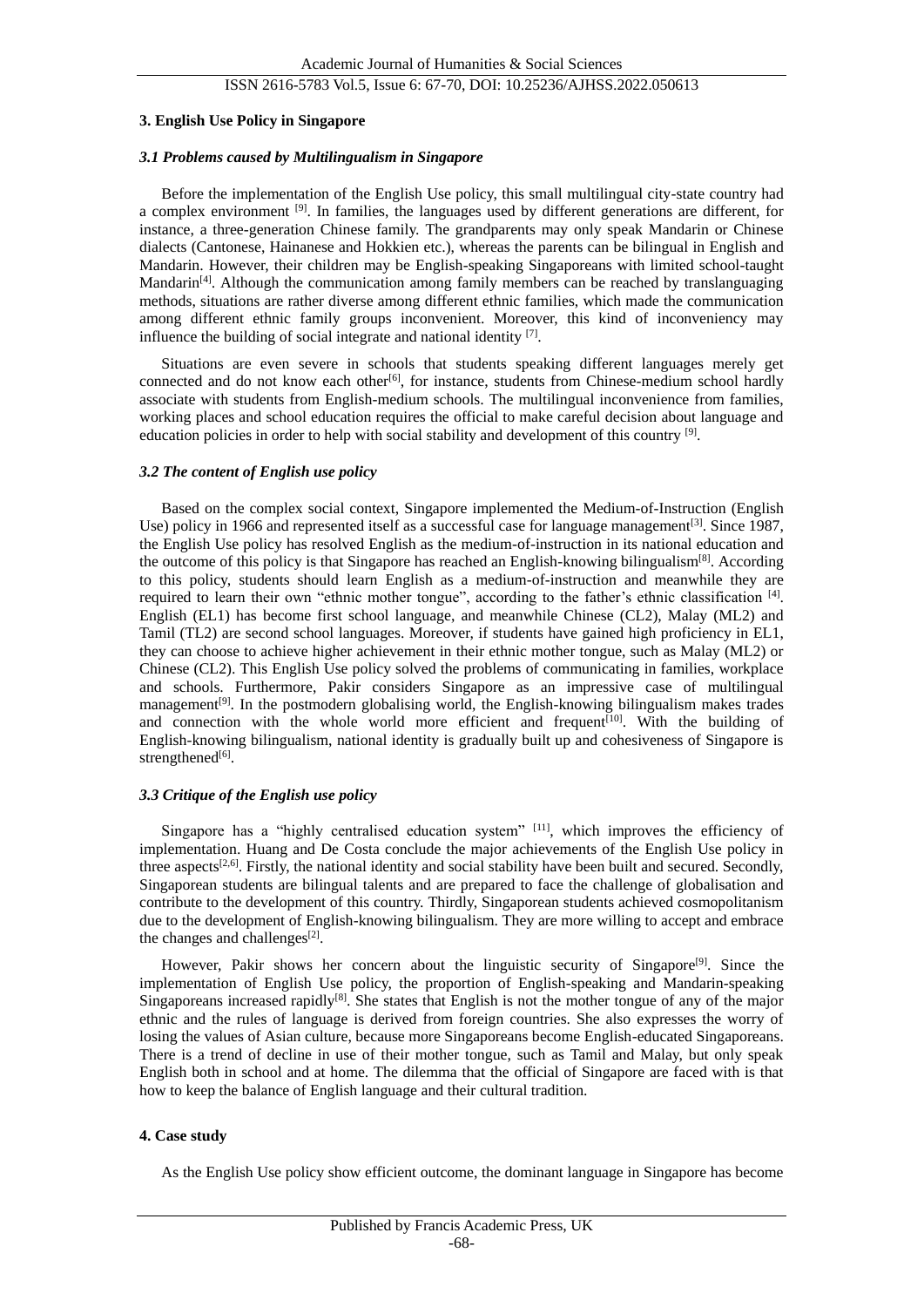English. According to Graddol, the prevalence of English is worldwide<sup>[5]</sup>. Moreover, De Costa says that the official support of English in Singapore has demonstrated the construct of cosmopolitanism<sup>[2]</sup>. The reason of choosing the case study investigated by De Costa is that the case study can show the successful outcome of English Use policy and can also be inferred as a deeper meaning of the English Use policy in Singapore, which is the trend of cosmopolitanism.

According to De Costa, the stance of cosmopolitanism is to stay open-minded and embrace others in the age of globalisation. This case study focuses on a Vietnam girl named Daniella who studies in Orchid Girls' Secondary School, which is an English-medium secondary school in Singapore. At the beginning, De Costa lists three research questions about the relationship between cosmopolitanism and English Language classes in Singapore. He uses qualitative research methods, such as out-of school observations, interviews, and classroom transcripts.

There are two reasons of choosing Daniella as a sample in this case study. On the one hand, the program that Daniella has joined in is an official program for those 'cosmopolitan intellectuals' overseas to study in Singapore and sponsored by Singapore government. Before the Vietnam girl comes to Singapore, she has been taught and is good at English. For the implementation of English Use policy in Singapore, it becomes easier for Singapore to embrace and gather more international talents. On the other hand, she comes from Vietnam where the vernacular language is none of the four official languages of Singapore. As a result of that, she can only communicate with her Singapore peers in English, which is also the first school language in Singapore. In this case, the social fairness about the four official languages is excluded. De Costa uses a different perspective to demonstrate the outcome of this English Use policy and the further meaning after the policy<sup>[2]</sup>.

To sum up, the case study demonstrates the effective outcome of the English Use policy and the further influence of this policy is about cosmopolitanism. In this case, an immigrant girl can get accustomed to the local context with some efforts and the policy makes local students more internationalised<sup>[2]</sup>. Singaporean students can follow the global trend and their identities of global citizenship have been promoted. From another perspective, Singapore national identity and local culture have influence on skillful bilingual learners, regardless of what the two languages are.

After all, the case of Daniella is only one of the bilingual learners in Singapore. This intelligent Vietnam girl doesn't have difficulty in English learning and cognition, at least before her coming to Singapore. However, during the implementation of the English Use policy, there are some bilingual learners found having difficulties in learning two languages $[2]$ . For the learners causing concerns, situations are various and different. A large amount of factors should be taken into account, such as the family reasons or immigrant leaners. The situation and suggestions will be discussed and made in the following part.

#### **5. Suggestions**

The Ministry of Education (MOE) in Singapore provides supports for students with Special Educational Needs (SEN). "The goal of MOE for the education of SEN students is to enable each student to optimise his potential and prepare him to participate in and pursue a productive and meaningful life in our society." For instance, the English Use policy in Singapore has made suggestions that those bilingual leaners causing concerns are suggested to study only English as a monolingual learner<sup>[3]</sup>. As Pakir introduces, those students who find it difficult of learning both languages and content instruction will be offered special help by schools.

Moreover, those students need SEN are placed to the most suitable education setting. On the one hand, students have the ability of cognition and can be involved in group-discussion are placed in mainstream schools and get additional support, such as students with dyslexia. According to Dyslexia Association of Singapore, "Dyslexia describes a different kind of mind, sometimes gifted and productive, that learns differently." Special education service is also offered in Singapore for those bilingual learners causing concern. On the other hand, for those who demand specialised assistance, the Dyslexia Association of Singapore cooperate with 20 local Special Education (SPED) schools to provide service for severe SEN people, such as Autism Spectrum Disorder, Multiple Disability and Sensory Impairment.